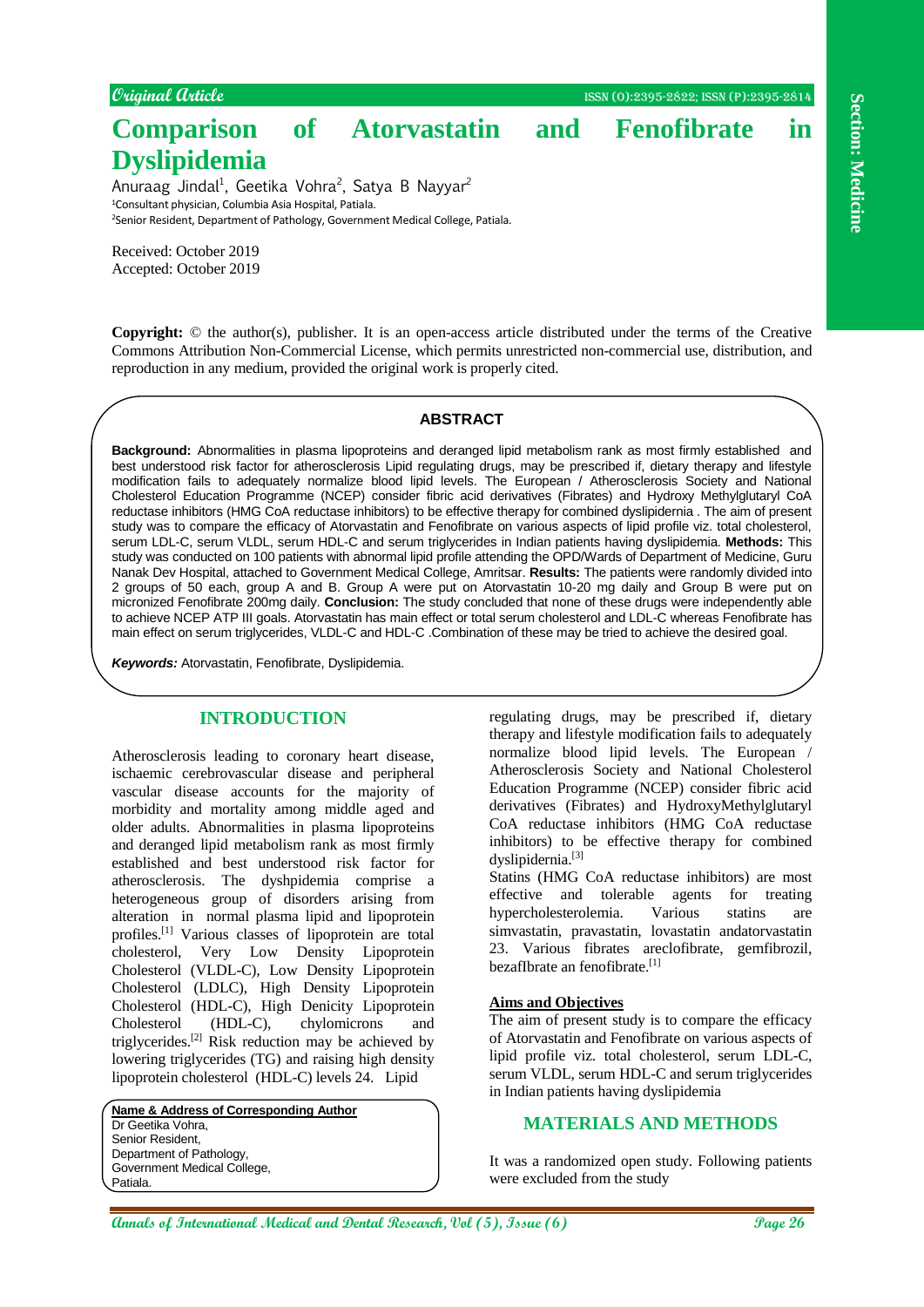# **Section: Medicine Section: Medicine**

# **Jindal et al; Comparison of Atorvastatin and Fenofibrate in Dyslipidemia**

- Hypersensitivity to Atorvastatin/Fenofibrate
- Patients having diabetes mellitus
- Pregnancy/ Nursing mothers
- Active liver disease/Renal insufficiency! Nephroticsyndrome
- Uncontrolled hypothyroidism
- Alcoholic with> 21 drinks/week
- Acute MI within preceeding three months
- Known gastric acid disease/ peptic ulcer disease
- Pancreatitis/ cholelithiasis without cholecystectomy
- Concurrent intake of drugs affecting plasma lipidconcentration or known to interact with study medication (niacin, probucol, psyllium preparations, other fibrates, other HMG CoA reductase inhibitors, fish oils, immunosuppresants, steroids, isotretmion, cyclosporin, erythromycin)

This study began by recording lipid profiles in every patient at start and was repeated at four and eight weeks

## **Statistical Analysis**

Data generated from the study was analysed according to standard statistical methods.

# **RESULTS**

A total number of 100 patients of either sex, with combined dyslipidemia, were selected for present study. They were divided into 2 groups:

A: Atorvastatin - 50 patients,

B: Fenofibrate - 50 patients

| <b>Table 1: Baseline Characteristics of Subjects</b> |                |                |  |
|------------------------------------------------------|----------------|----------------|--|
| <b>Sex</b>                                           | <b>Group A</b> | <b>Group B</b> |  |
| Male                                                 | 28             | 20             |  |
| Female                                               |                | 30             |  |

| Table 2: Mean Age (Years ± S.D.) |                   |                   |  |
|----------------------------------|-------------------|-------------------|--|
| <b>Sex</b>                       | <b>Group A</b>    | <b>Group B</b>    |  |
| Male                             | $57.18 \pm 11.56$ | $54.0 \pm 13.69$  |  |
| Female                           | $55.54 \pm 9.18$  | $53.38 \pm 10.81$ |  |

**Table 3: Coronary Artery Disease Risk Profile In Patients**

|         | <b>Hypertension</b> | <b>Smoking</b> | Family<br><b>History</b><br>Coronary<br>of<br>arterydisease |
|---------|---------------------|----------------|-------------------------------------------------------------|
| Group A | 33                  |                |                                                             |
| Group B | 37                  |                |                                                             |

**Table 4: Values Of Various Parameters (Mean± Sd) In Mg% Of 100 Patients At Start Of Study**

| $Mean \pm S.D$     | <b>Total cholesterol</b> | $LDL-C$      | $HDL-C$     | <b>Triglyceride</b> | VLDL-C      |
|--------------------|--------------------------|--------------|-------------|---------------------|-------------|
|                    | $(in mg\%)$              | $(in mg\%)$  | $(in mg\%)$ | $(in mg\%)$         | $(in mg\%)$ |
| Total              | $252.66 \pm$             | $16097\pm$   | $43.63 \pm$ | $277.73+$           | $55.50+$    |
| Patients $(n=100)$ | 26.24                    | 21.08        | 5.74        | 78.05               | 15.58       |
| Group A            | $25538\pm$               | 16 V.3 $\pm$ | $4506\pm$   | $25606 \pm$         | $51-21 \pm$ |
| $(n=50)$           | 25.85                    | 22.68        | 5.44        | 71.34               | 14.27       |
| Group B            | $249.94\pm$              | $161.56\pm$  | $42.21 \pm$ | 299.40±             | 59.88 $\pm$ |
| $(n=50)$           | 26.60                    | 19.57        | 5.74        | 79.13               | 15.83       |

#### **Table 5: Serum Total Cholesterol (Mean± S.D) IN mg% AT 0,4 and 8 weeks**

| Group         | $\frac{1}{2}$ /0 $\Delta$ 1 0.7 and 0 weeks<br>0 Week | 4 Weeks            | 8 Weeks            |
|---------------|-------------------------------------------------------|--------------------|--------------------|
| $(n=5O)$      | $255.38 + 25.85$                                      | $209.56 \pm 20.76$ | $190.42 + 17.48$   |
| B (n = $50$ ) | $249.94 + 26.60$                                      | $223.32+22.89$     | $209.34 \pm 20.70$ |

#### **Table 6: LDL-Cholesterol (Mean ±S.D) IN mg% AT 0,4 and 8 weeks**

| Group                | 0 Week             | 4 Weeks            | 8 Weeks           |
|----------------------|--------------------|--------------------|-------------------|
| Group A              | $160.38 \pm 22.68$ | $113.97 \pm 14.19$ | $98.36 \pm 12.13$ |
| $(n=50)$             |                    |                    |                   |
| Group $\overline{B}$ | $161.56 + 19.57$   | $136.60 \pm 20.16$ | $124.14 + 19.19$  |
| $(n=50)$             |                    |                    |                   |

Group A patients were divided into 2 sub groups, Al and Group AlI (31 patients were put on Atorvastatin 10 mg daily and 19 patients were put on Atorvastatin 20 mg daily. These drugs were given for 8 weeks in both groups. Lipid profile was done at 4 and 8 weeks.

**Table 7: Serum Hdl-Cholesterol (Mean) in Mg% at 0,4, and 8 Weeks**

| Group    | 0 week           | 4 Weeks          | 8 Weeks          |
|----------|------------------|------------------|------------------|
| Group    | $45.06 \pm 5.44$ | $46.52 + 5.71$   | $48.31 + 5.74$   |
| $(n=50)$ |                  |                  |                  |
| Group    | $42.21 + 5.74$   | $44.39 \pm 6.55$ | $47.48 \pm 6.97$ |
| $(n=50)$ |                  |                  |                  |

#### **Table 8: Serum Triglycerides (Mean ±S.D) At 0,4, and 8weeks**

| Group    | 0 Week             | 4 Weeks          | 8 Weeks         |
|----------|--------------------|------------------|-----------------|
| Group    | $256.06 + 71.34$   | $232.90 + 65.34$ | $217.0 + 60.88$ |
| $(n=50)$ |                    |                  |                 |
| Group    | $299.40 \pm 79.13$ | $211.58 + 64.81$ | 188.88+56.28    |
| $(n=50)$ |                    |                  |                 |

#### **Table 9: VLDL-Cholesterol (Mean ±S.D) in mg% at 0,4, and 8 weeks**

| Group    | 0 Week          | 4 Weeks         | 8 Weeks         |
|----------|-----------------|-----------------|-----------------|
| Group    | $51.21 + 14.27$ | $46.58 + 13.07$ | $42.76 + 13.39$ |
|          |                 |                 |                 |
| $(n=50)$ |                 |                 |                 |
| Group B  | 59.88+15.83     | $42.32 + 12.96$ | $37.78 + 11.26$ |
| $(n=50)$ |                 |                 |                 |

**Table 10: Side Effects**

| rabic ro. Biuc Efficits                         |                 |                  |
|-------------------------------------------------|-----------------|------------------|
| <b>Side Effects</b>                             | <b>Group A</b>  | <b>Group B</b>   |
| Dyspepsia                                       |                 | 5                |
| Myalgia (Mild<br>muscle<br>aches and tiredness) |                 |                  |
| Alanine<br>Increase in<br>transaminase levels   |                 |                  |
| side Effects                                    | <b>Group AI</b> | <b>Group AII</b> |
| Dyspepsia                                       |                 | 3                |
| Myalgia (Mild<br>muscle                         | 0               |                  |
|                                                 |                 |                  |
| aches and tiredness)                            |                 |                  |
| Alanine<br>Increase in                          | $\Omega$        | 0                |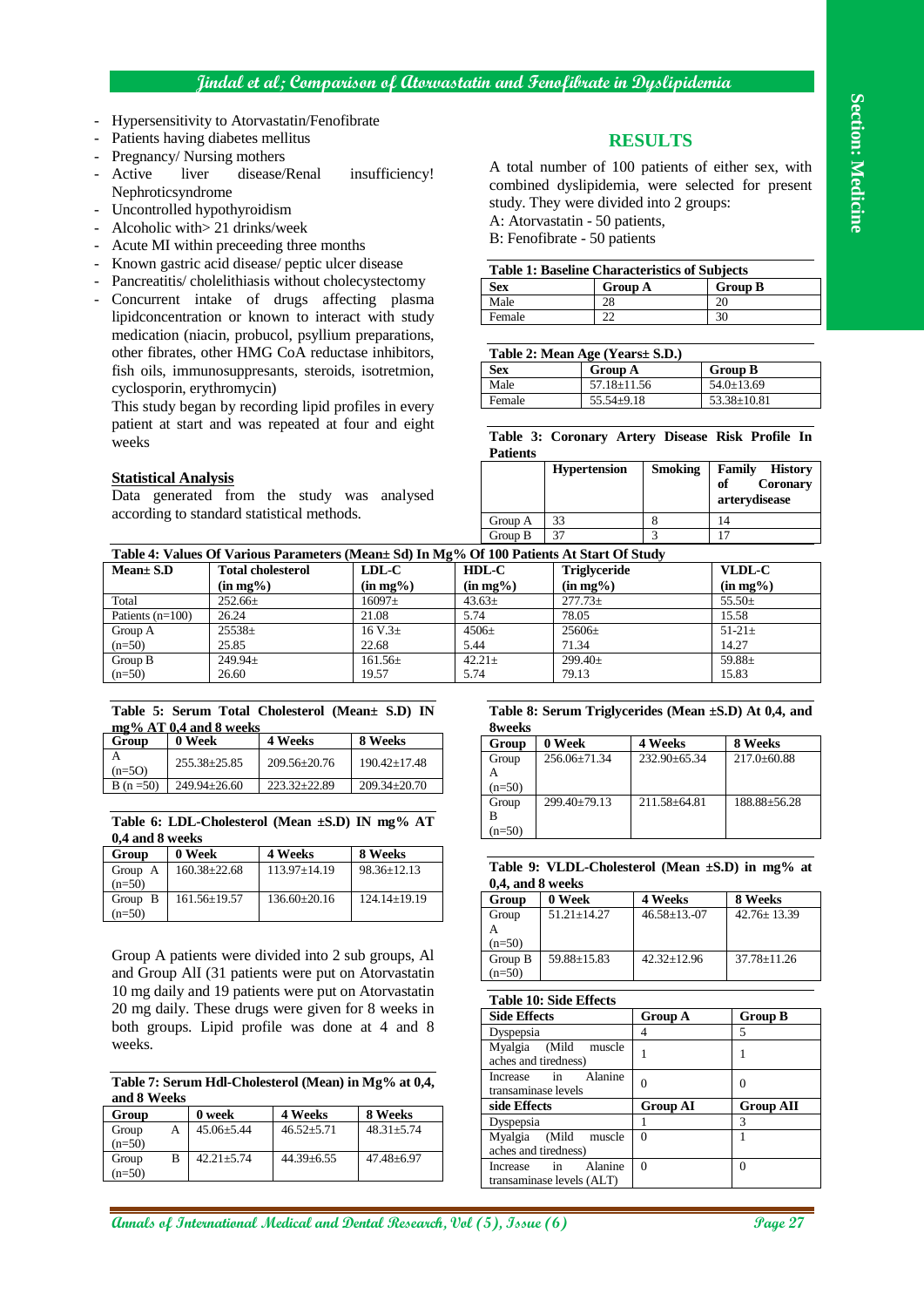# **DISCUSSION**

Coronary artery disease is a major problem in Indians and genetic factors appear to play an important role along with conventional and emerging risk factors. Since conventional risk factors do not explain the excess burden of Coronary artery disease, conventional approaches for prevention and treatment may be inadequate among Indians. It seems appropriate to begin aggressive preventive strategies directed at all risk factors at an earlier age in Indians. Abnormalities of the lipoproteins from both nature and nurture play a crucial role in the development of atherosclerosis. Use of different hypolipidemic drugs provides an effective way to reduce the risk of Coronary artery disease. The total cholesterol and LDL-C are undoubtedly the Coronary artery disease risk factors and their reduction has a beneficial effect on Coronary artery disease morbidity and mortality. LDLC is the primary target of lipid lowering therapy and sum of LDL and VLDL is the secondary target of therapy in patients with high triglycerides4 (ATP III Guidelines, 2002).

Two types of widely used lipid lowering drugs arestatins and fibrates. The present study was conducted to compare theefficacy of a statin (Atorvastatin) and a fibric acid derivative (Fenofibrate). 100 patients participated in the study. Apart from dyslipidemia other risk factors like hypertension, family history Coronary artery disease and smoking were also present. 31 patients were put on lipid lowering therapy for secondary prevention, rest 69% patients were put on drugs for primary prevention.

In this study the mean total cholesterol level at the start of the therapy was 252.66±26.24 mg%. This value is higher than that reported in other studies. Réddy et al,<sup>[17]</sup> reported mean total cholesterol of 196 $\pm$ 37 mg/dl and Gopinath et al,<sup>[11]</sup> reported mean total cholesterol of 199 mg/dl. The mean LDL-C level the start of the therapy was 160.97±21.08 mg%. Gupta et al,<sup>[12]</sup> had reported mean LDL-C of 154.99±22.73mg%. The mean L-C level at the beginning of the study was  $43.634 \pm 5.74$  mg% A Reddy et al,  $[17]$  reported mean HDL-C of  $43.9 \pm 7$ mg%. The triglyceride levels at the beginning of the study were 77.3±78.05. Even this value is higher than that reported in otherstudies. Reddy et  $AI$ ,  $[17]$ had reported mean triglycerides of  $10.2± 45$  mg%. Gupta et al,<sup>[12]</sup> reported mean triglyceride of  $6.1 \pm 55$ mg% in Jaipur. The differences in our study from previous studies may be due to difference in demographic profile of two populations. This suggests that changed dietary habit is responsible for rise in various lipoproteins over the years.

## **Effect of treatment with Atorvastatin**

In the present study, treatment with Atorvastain for 8 week (Group A) resulted in statistically highly significant decrease in tote serum cholesterol and LDL-C by 25.15% and 38.14% respectively The reduction in total serum cholesterol and LDL-C between 0-weeks was 17.74% and 28.38% respectively and this value was statistically highly significant  $(p<0.001)$ . These values show that the maximum reduction of total cholesterol and LDL-C occurred in firs four weeks and the reduction continued in next 4 weeks though i was comparatively less. These values were near to those reported by Ooi et al.<sup>[3]</sup> Who found a  $27\%$  and  $30\%$ decrease in total cholesterol and LDL-C respectively, in a 12 week study with Atorvastatin 10mg daily. Bairaktari et al,<sup>[6]</sup> reported respective decrease of 24.8% and 35.31% for similar dosages and time period. Schrott et al.<sup>[18]</sup> These observations suggested that the lipid reduction observed with Atorvastatin was rapid and may benefit the vascular endothelium.

The present study showed a statistically significant increase in HDL-C concentrations by 7.27% after 8 weeks treatment with Atorvastatin ( $p<0.05$ ). This was less compared to 11% increase reported by Ooi et al,<sup>[3]</sup> after 12 weeks of therapy. Frost et al,<sup>[10]</sup> reported an increase of 10% after 6 weeks with similar dosages. Wang and  $\text{ Ting},^{[19]}$  reported increase by 11% after 8 weeks therapy, whereas Winkler et al,<sup>[20]</sup> reported only  $3\%$  increase after 8 weeks therapy. This variation in HDL-C increase in various studies may be due to baseline HDL-C levels. More low the baseline HDL-C levels more is the increase after treatment (Branchi et al.<sup>[7]</sup> Serum triglyceride levels decreased significantly by 1:5.20% at the end of 8 weeks (P<0.05). The decrease was maximum in first 4 weeks of treatment. Increasing the dose of Atorvastatin from 10 to 20 mg in A did not cause any significant difference in triglyceride. This decrease in triglyceride levels was less as compared to 25% reported by Ooi et al,  $[3]$  who gave Atorvastatin for 12 weeks. Bairaktari et al,<sup>[6]</sup> put similar dosage for weeks and resultant decrease in triglyceride levels was 12.5%. Wang and Ting, [19] reported triglycerides reduction by 23%. While Empken et al,<sup>[9]</sup> reported reduction in triglycerides of 9% on Winkler et al,<sup>[20]</sup> reported triglycerides reduction by 32%. The difference in triglyceride reduction among various studies can 1 due to different genetic makeup of various races in which the studies were done.

LDL-C levels decreased by 13.51% in 8 weeks and ti decrease was significant  $(p<0.05)$ . This decrease was less than ti 35% reduction reported by Ooi et al,<sup>[3]</sup> after 12 weeks therapy. On increasing the dose of Atorvastatin from 10 to 20 mg rsignificant change was observed in VLDL-C levels.

## **Effect of treatment with Fenofibrate**

In the present study, micronized Fenofibrate in dosage 200 mg daily was used for 8 weeks (Group B). Total cholesterol an L-C decreased by. 16.11% and  $23.09\%$  respectively ( $p<0.05$ ). These values were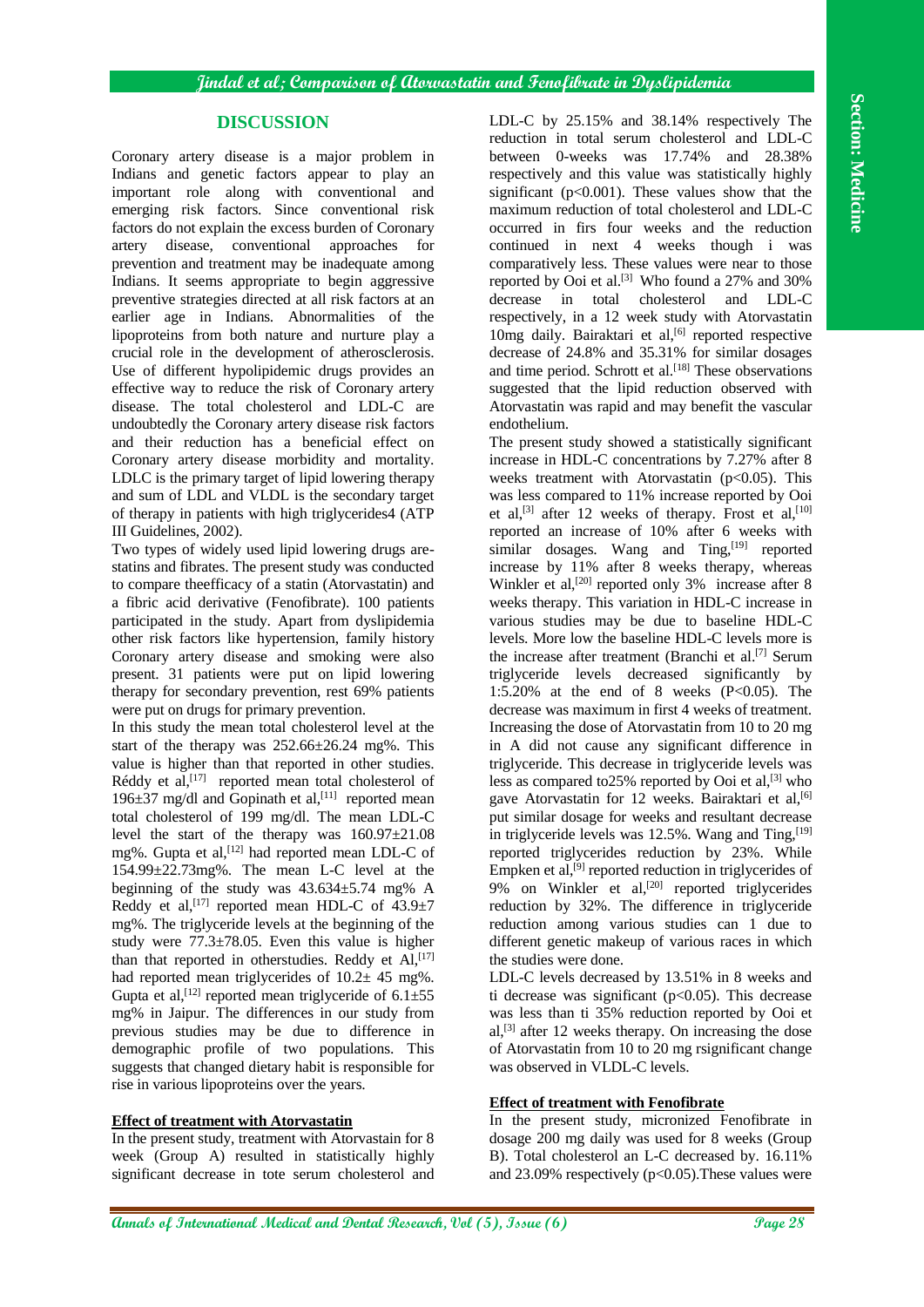## **Jindal et al; Comparison of Atorvastatin and Fenofibrate in Dyslipidemia**

comparable to various previous studies. Bairaktari et al 6 reported decrease of 15.6% and 17.6% respectively after 12 week of treatment. Kiortsis et al,<sup>[16]</sup> reported 14.7% and 8.7% decrease in total cholesterol and LDL-C respectively after 6 weeks treatment.

Serum HDL-C levels increased significantly by 12.49%after 8 weeks of treatment with Fenofibrate ( $p<0.001$ ). Ooi et al,<sup>[3]</sup> reported a 24% increase after 12 weeks of treatment. Bairaktariet al,<sup>[7]</sup> reported a 16.6% increase after 16 weeks of treatment. Zhu and Lee,<sup>[21]</sup> reported 12.7% increase in HDL-C vels after 8 weeks. The wide variations in HDL-C values may be due to baseline variations of HDL-C as the increase is more when baseline values are lower Branchi et al. [7]

Serum triglycerides and VLDL-C concentrations creased-significantly by 36.96% and 36.37% respectively  $\langle 0.001 \rangle$ . Bairaktari et al, <sup>[6]</sup> reported triglyceride reduction of % and Ooi et al,<sup>[3]</sup> reported reduction of VLDL-C by 56% after 12 weeks of treatment. Ceska and Stule,<sup>[8]</sup> reported 41. 1% reduction in triglyceride levels, Kiortsis et al, <a>[16]</a> reported 39.5% reduction in triglycerides after 6 weeks. Ducobu et al,<sup>[9]</sup> reported  $38.7\%$  reduction in triglycerides after 12 weeks treatment. The values in the present study are comparable to the observations in previous studies.

In the present study Atorvastatin caused a highsignificant reduction in total serum cholesterol  $(25.15\% \text{, } p<0.001 \text{ and LDL-C } (38.14\% \text{, } p<0.001 \text{) on }$ increasing dose of Atorvastatin from 10 mg to 20 mg, reduction in total cholesterol increased from 22.36% to 33.35% and reductions in LDL-C increased from 34.480,1 to 44.38% (both statistically significant,  $p<0.05$ ). But this study had once again confirmed that even low doses of Atorvastatin are effective in decreasing in total cholesterol and LDL-C.

Fenofibrate (200 mg/day) had a significant but lesser impact on serum total cholesterol as compared to Atorvastatin (p<0.05). Effect on LDL-C concentration was significant  $(p<0.05)$  as it reduced the levels by 23.09%, though it was less as compared that of Atorvastatin.

Atorvastatin caused a lesser but still significant decrease in triglyceride concentration (15.20%, p<0.05). Reduction of VLDLby 13.51% was statistically significant ( $p<0.05$ ). Maximal decrease in triglycerides was with Fenofibrate, which caused reduction36.96% ( $p<0.001$ ) which was much more than impact Atorvastatin Similar effect occurred on VLDL-C, which decrease by 36.37% with Fenofibrate  $(p<0.001)$  in comparison to Atorvastatin which decreased VLDL-C by  $13.51\%$ , (p<0.05).

In patients with mild hypertriglyceridemia (triglyceride<400 mg%) LDL-C levels, usually decrease by 15%-20% with fibrates. In patients with more intense hypertriglyceridemia (>40 mg%) LDL levels can rise by 10-30% when put on fibrates. [22] The present study has shown that both Atorvastatin and Fenofibrate has effect on all the lipoprotein fractions but the main effect of Atorvastatin is on serum total cholesterol and LDL-C whereas Fenofibrate has main effect on triglycerides, VLDL-C and HDL-C.

In the present study adverse drug reactions linked to drug therapy included the following:-

In Group A 4(8%) patients complained of Dyspepsia. 1(2%) patient complained of myalgia and no patient had rise in ALT levels.

In Group B 5 (10%) patients showed dyspepsia, 1(2%) patients showed myalgias and tiredness. No patient showed raised ALT level.

In the present study Atorvastatin in general was well tolerated. No patient had any serious side effect and no patientwithdrew from the study. GI tract disturbances were the main side effects occurring in 8% of patients. This side effect was dose related, with 10 mg/day of Atorvastatin only 3% patients had GItract disturbances and on increasing the dose to 20 mg/day itoccurred in 15.79% patients. This difference was statistically significant  $(p<0.05)$ . This was in accordance with the study of Adkins and Faulds 1 in which GI tract disturbance was mostcommon side effect, occurring in 8.5% patients. This study also showed that side effects were dose dependent and increased with increases plasma drug levels. Similar observations were shared by Mahh and Bersot,<sup>[22]</sup> and Wang & Ting.<sup>[19]</sup>

## **CONCLUSION**

At the beginning: of the study, all the patients had raised serum cholesterol (mean value 252.66±26.24 mg%) and/or raised LDL-C (mean value 160.97±21.08 mg%) low HDL-C (mean value  $43.63 \pm 5.74$  mg%), raised triglycerides (mean value  $277.73 \pm 78.05$  mg%) and raised VLDL-C (mean value-55.50 $\pm$  15.58 mg%)

31 patients (31%) had evidence of Coronary artery disease and for them, the treatment was secondary prevention, 69 patients. (69%) had no evidence of Coronary artery disease and for them treatment was primary prevention Hypertension was observed in 70(70%) patients. Diabetes Mellitus was an exclusion criteria. In Group A, after giving Atorvastatin following observations we made.

- 1. Total serum cholesterol and LDL-C decreased by 25.15%(pcz0.001)and 38.14%(p<O.00respectively. Both were highly significant.
- 2. Rise in serum HDL-C was  $7.27\%$  (p<0.05).
- 3. Fall in serum triglycerides and VLDL-C was 15.20 and 13.51% respectively (p<z0.05, significant).
- 4. In Group A, out of 50 patients, 19 patients (380/c were given 20 mg of Atorvastatin. With increase i dose of Atorvastatin, there was significantly more decrease in total serum cholesterol and  $LDL(p<0.05)$ but, the effect on other parameters 1il HDL-C, triglycerides and VLDL-C was not (significant  $(p>0.05)$ .